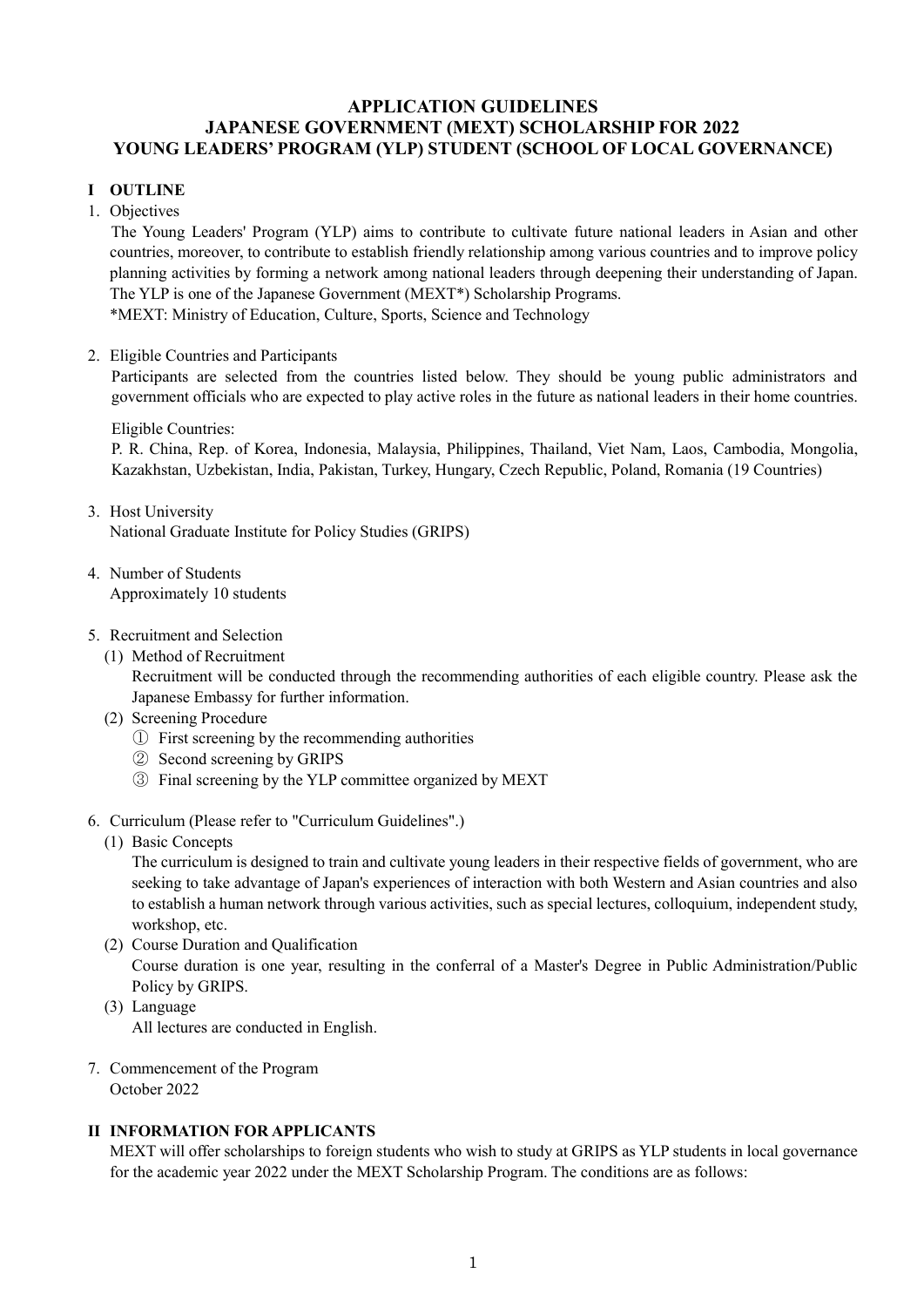# 1. Field of Study

Local Governance

# 2. Qualifications

- (1) Nationality: Applicants must be nationals of countries eligible for the YLP (School of Local Governance). An applicant who has Japanese nationality at the time of application is not eligible.
- (2) Age: Applicants must be, in principle, under 40 years of age as of October 1, 2022(i.e. born on or after October 2, 1982).
- (3) Academic Background: Applicants must hold a Bachelor's degree or equivalent from a recognized/accredited university or college, and have achieved excellent academic performance.
- (4) Work Experience: At least 3 years of full-time work experience in total as of October 1, 2022 in public administration (preferably 5 years or more).
- (5) English Ability: One of the following test scores is required:
	- ① TOEFL iBT
	- ② IELTS Academic
	- ③ Other equivalent test

Admission priority will be given to applicants who have a TOEFL iBT score of 79 or higher, or an IELTS Academic score of 6.0 or higher, or other equivalent test scores.

- (6) Health: Applicants must be judged that you are medically adequate to pursue study in Japan by an examining physician on a prescribed certificate of health.
- (7) Arrival in Japan: In principle, applicants must be able to arrive in Japan during the period specified by GRIPS, within two weeks before and after the first day of the course conducted by the accepting university. If the applicant cannot arrive in Japan during the specified period for personal reasons, travel expenses to Japan will not be paid.
- (8) Visa Requirement: In principle, a selected applicant must obtain a "Student" (留学) visa at the Japanese diplomatic mission located in the applicant's country of nationality, and enter Japan with the residence status of "Student." Applicants who change their residence status to any states other than "Student" (留学) after their arrival in Japan will immediately lose their status as a MEXT Scholarship student.
- (9) Non-Eligibility: Applicants who meet any or all of the following conditions are not eligible. If identified after acceptance of the scholarship grantees, the applicants will be required to withdraw from the scholarship:
	- ① Those who are military personnel or military civilian employees at the time of their arrival in Japan or during the period of the payment of the scholarship;
	- ② Those who cannot arrive in Japan by the last date of the period designated by GRIPS;
	- ③ Those who are already enrolled in a Japanese university or other institution with a residence status of "Student" (留学) or who are going to be enrolled, or plan to enroll, in a Japanese university or other institution as a privately-financed international student from the time of application to the MEXT scholarship program in the applicant's country until the commencement of the period for payment of the MEXT scholarship. However, this stipulation does not apply to privately-financed international students who, even though they are enrolled, or are planning to enroll, in a Japanese university, verifiably complete their studies before the start of the scholarship payment period, return to their home country at the time of the scholarship application, and newly acquire the "Student" residence status and come to Japan;
	- ④ Those who are planning to receive scholarship money from an organization other than MEXT (including a government organization of the applicant's country) on top of the scholarship money provided by MEXT after the start of the scholarship payment period;
	- ⑤ Holders of dual nationality at the time of application who cannot verify that they will give up Japanese nationality by the time of the arrival in Japan;
	- ⑥ Those wishing to engage in fieldwork or an internship in a country other than Japan after submission of Application; or
	- ⑦ Those who will lose their status as public administrators or government officials following the time of application or before completion of the program.

# 3. Period of Scholarship

One year, from October 2022 to September 2023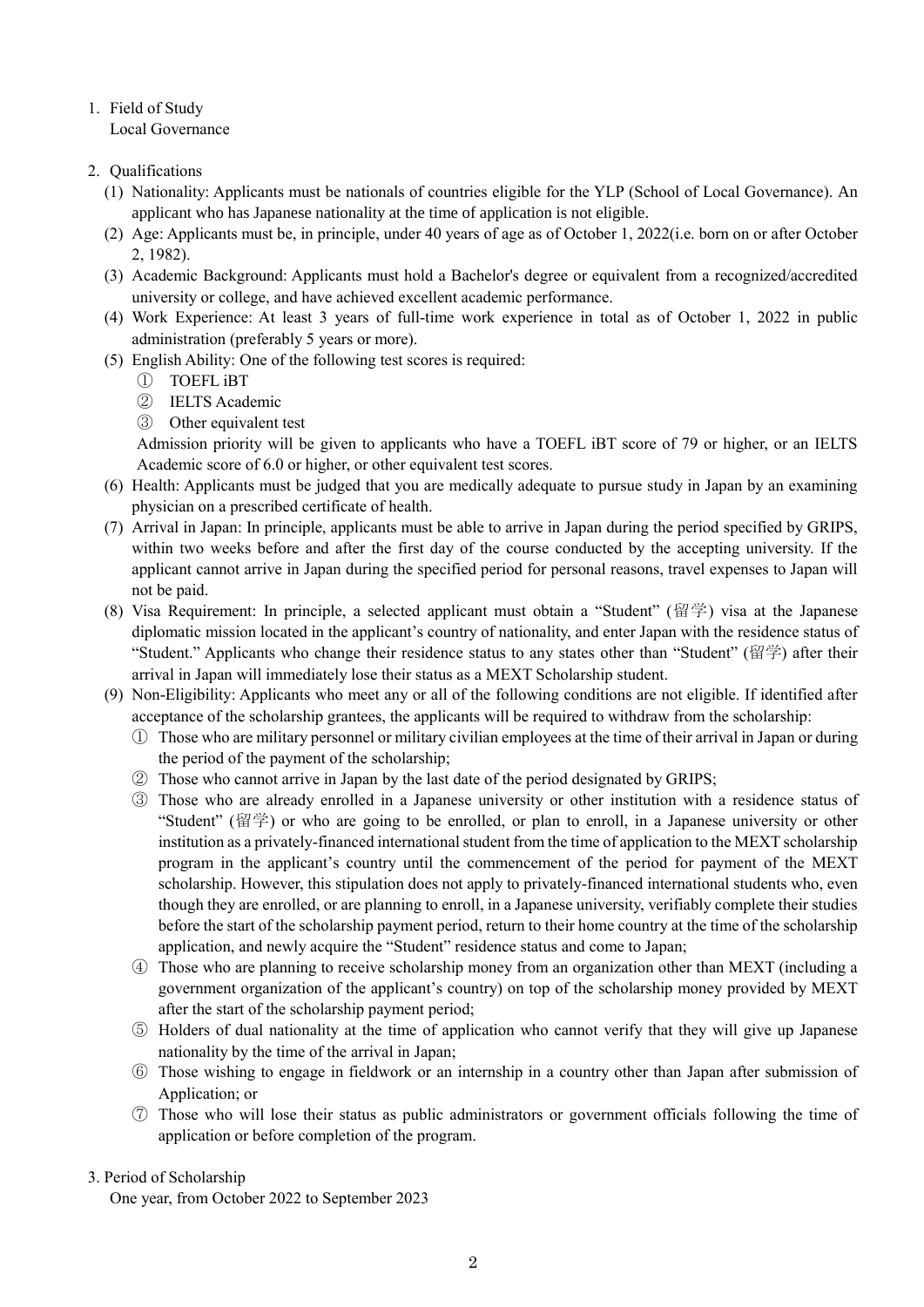# 4. Scholarship Benefits

- (1) Allowance: 242,000 yen per month. Due to the situation of the Japanese Government's budget, the amount of payment may be subject to change each fiscal year. The scholarship will not be paid to a grantee who is long absent from the assigned university.
- (2) Traveling Costs:
	- ① Transportation to Japan: In principle, MEXT stipulates the travel schedule and route, and provides an economy-class airline ticket from the international airport nearest to his/her home address (in principle, the country of nationality) to Narita or Haneda International Airport. The grantee shall bear at his/her own expense all costs related to domestic travel from his/her home address to the nearest international airport, airport taxes, airport usage fees, special taxes necessary for travel, travel expenses within Japan (including airline transit costs), travel insurance expenses, carry-on luggage or unaccompanied baggage expenses, etc. The present address in the country of the grantee's nationality stated in the application form is in principle regarded as the recipient's "home address". If, however, the address stated in the application form will be changed at the time of leaving from his/her country, the changed address will be regarded as the "home address".
	- ② Transportation from Japan: Based on the application by the grantee, MEXT will provide an airline ticket to grantees who shall graduate the accepting university and return to the home country by the end of the final month of the period of scholarship (See "3. Period of Scholarship") designated by MEXT. MEXT, in principle, shall provide an economy-class airline ticket from Narita or Haneda International Airport to the international airport (in principle, in the country of nationality) nearest to the returning grantee's residence. The grantee shall bear at his/her own expense all costs related to travel from the grantee's residence in Japan to Narita or Haneda international airport, airport taxes, airport usage fees, special taxes necessary for travel, travel expenses within the country of nationality (including airline transit costs), travel insurance expenses, carry-on luggage or unaccompanied baggage expenses, etc.
- (3) Education Fees: Fees for entrance examination, matriculation and tuition will be paid by MEXT.

## (4) Accommodations:

In principle, grantees may reside at residence halls provided by GRIPS, which plans to arrange TIEC (Tokyo International Exchange Center Residence Hall). Kindly be noted (a) spouse, (b) spouse and child/children, are allowed to live with grantees due to TIEC policy.

#### 5. Suspension of Payment of Scholarship

Payment of the scholarship will be topped for the reasons given below. Should any of the following reasons apply, the grantees may be ordered to return a part of, or all of, the scholarship paid up to that time. Payment of the scholarship may also be stopped during the period up to the decision on the disposition of the matter.

- ① A grantee is determined to have made a false statement on his/her application;
- ② A grantee violates any article of his/her pledge made to the Minister of Education, Culture, Sports, Science and Technology;
- ③ A grantee violates any Japanese laws and is sentenced and imprisoned for an indefinite period or for a period of exceeding 1 year;
- ④ A grantee is suspended from his/her university or receives other punishment, or is removed from enrollment; as a disciplinary action in accordance with school regulations of the accepting institution;
- ⑤ It has been determined that it will be impossible for a grantee to complete the course within the standard time period because of poor academic grades or suspension or absence from the university;
- ⑥ A grantee came to Japan without newly acquiring the "Student" (留学) residence status, or changed his/her residence status to one other than "Student";
- ⑦ A grantee has received another scholarship (excluding those specified for research expenses);
- ⑧ If a grantee's government and/or other state institutions request such cancellation.
- 6. Selection
	- (1) Based on the recommendation of authorities, GRIPS will select initial candidates from among applicants by means of a review of the submitted documents, and an interview. Depending on the evaluation of the submitted documents, applicants may not proceed to an interview. If it is not possible to hold an interview in the applicant's home country, an interview may be conducted by telephone or the Internet.
	- (2) Those who have been selected initially by GRIPS will be put forward to the YLP committee established by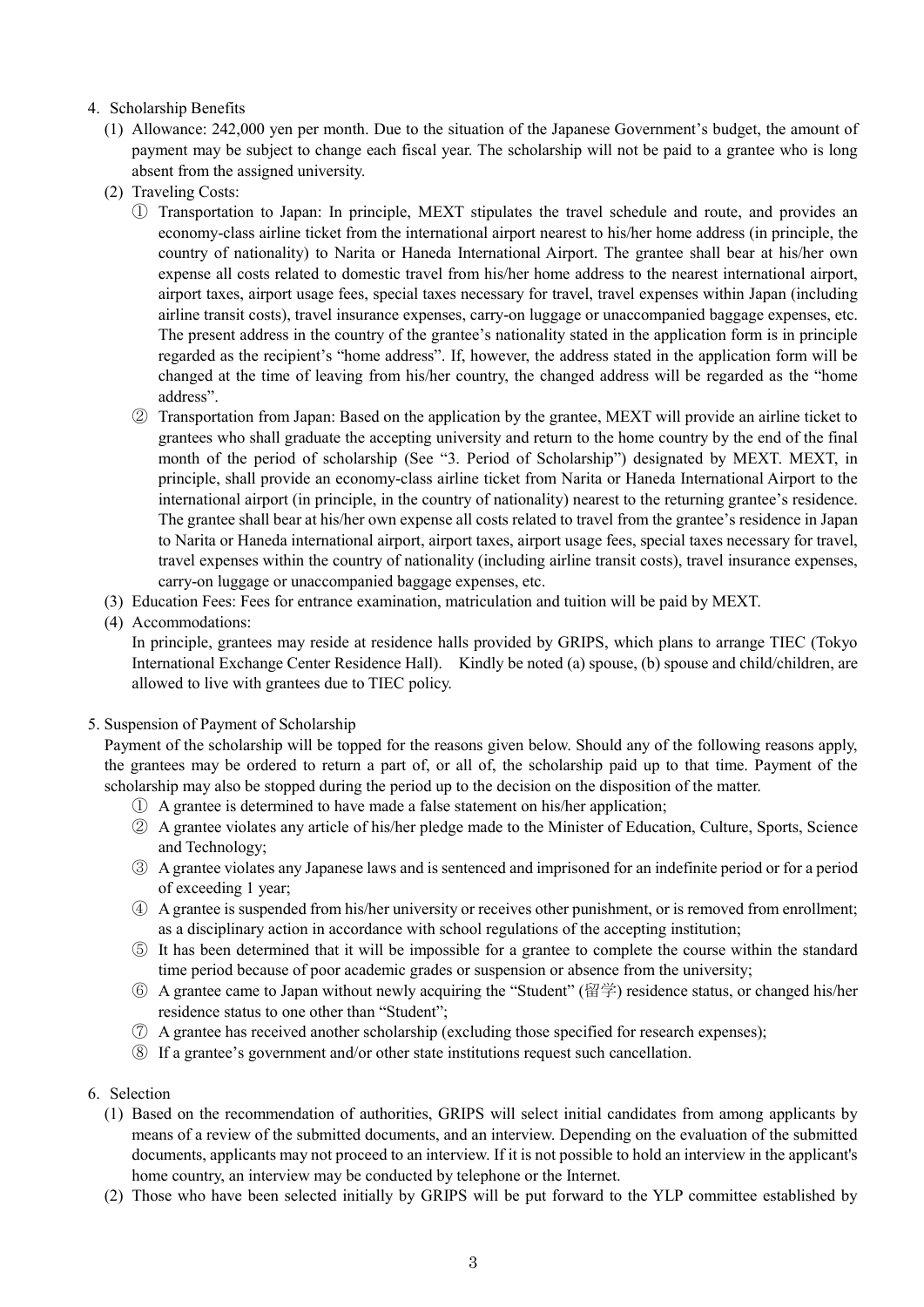MEXT for the final selection.

(3) The final result will be notified to applicants through the Japanese Embassy/the recommending authorities.

## 7. Education at GRIPS

All lectures and practical training are conducted in English.

8. The Application Process

Selection for admission is based on the evaluation of supporting documents submitted. Before starting your application, please carefully review the following application process.

You will NOT be registered as an applicant until we have received a complete set of your required supporting documents.

If you have applied to GRIPS in previous years and wish to reapply this year, any supporting documents you submitted previously cannot be used for this year's application.

Please note that if you provide any false or misleading statement or incomplete or inaccurate information in your application, your application may not be screened, you may be denied admission or, if you have been admitted, you may be dismissed from GRIPS.

A complete set of your required supporting documents must reach your recommending authority by the designated deadline. Incomplete applications and applications received after the deadline will not be considered.

All materials submitted by an applicant become the property of GRIPS and will not be returned. Please make sure to keep one copy of your application for your records.

#### 9. Supporting Documents

All documents must be in English.

Supporting documents, which can be prepared solely by the applicant, should be typed or printed wherever possible (A4 size paper and single-sided printing are preferable). If circumstances require, documents legibly handwritten with a pen or a ballpoint pen are acceptable.

If your name as written in your application is different from that on the document(s) you submit, and if there is some reason (e.g. marriage) for the difference, please submit official documentation of that reason (e.g. marriage certificate).

Faxed documents or digital copies sent by e-mail will not be accepted.

Do not attach any additional documents apart from the items listed below.

Number the documents from ① to ⑩ (the items numbered in the list below) in the upper right corner of each document.

- ① Application for Japanese Government (MEXT) Scholarship (1 original and 1 photocopy, use the designated form) Please prepare a photograph of your face, in accordance with the stipulations on the form, and paste it onto the form.
- ② Recommendation letter from the recommending authority (1 original and 1 photocopy)
- ③ Two (2) letters of recommendation (1 original for each letter, use the designated form)

Your letters of recommendation must be written by faculty members or job supervisors who are familiar with your academic and/or professional abilities. At least one and preferably two should be written by your immediate superiors at work.

You are required to request each of your recommenders to write a letter of recommendation using the designated form and submit them. Each of your letters must contain four A4 pages provided. Letters submitted that do not use our designated forms will not be accepted. They must be submitted in sealed, unopened envelopes signed across the flap by the recommender.

④ ・⑤ Official transcripts of academic record and graduation/degree certificates (1 original for each document) You are advised to show the instructions below to registrars at each of the universities that you attended when you request issuance of transcripts/certificates in accordance with our requirements.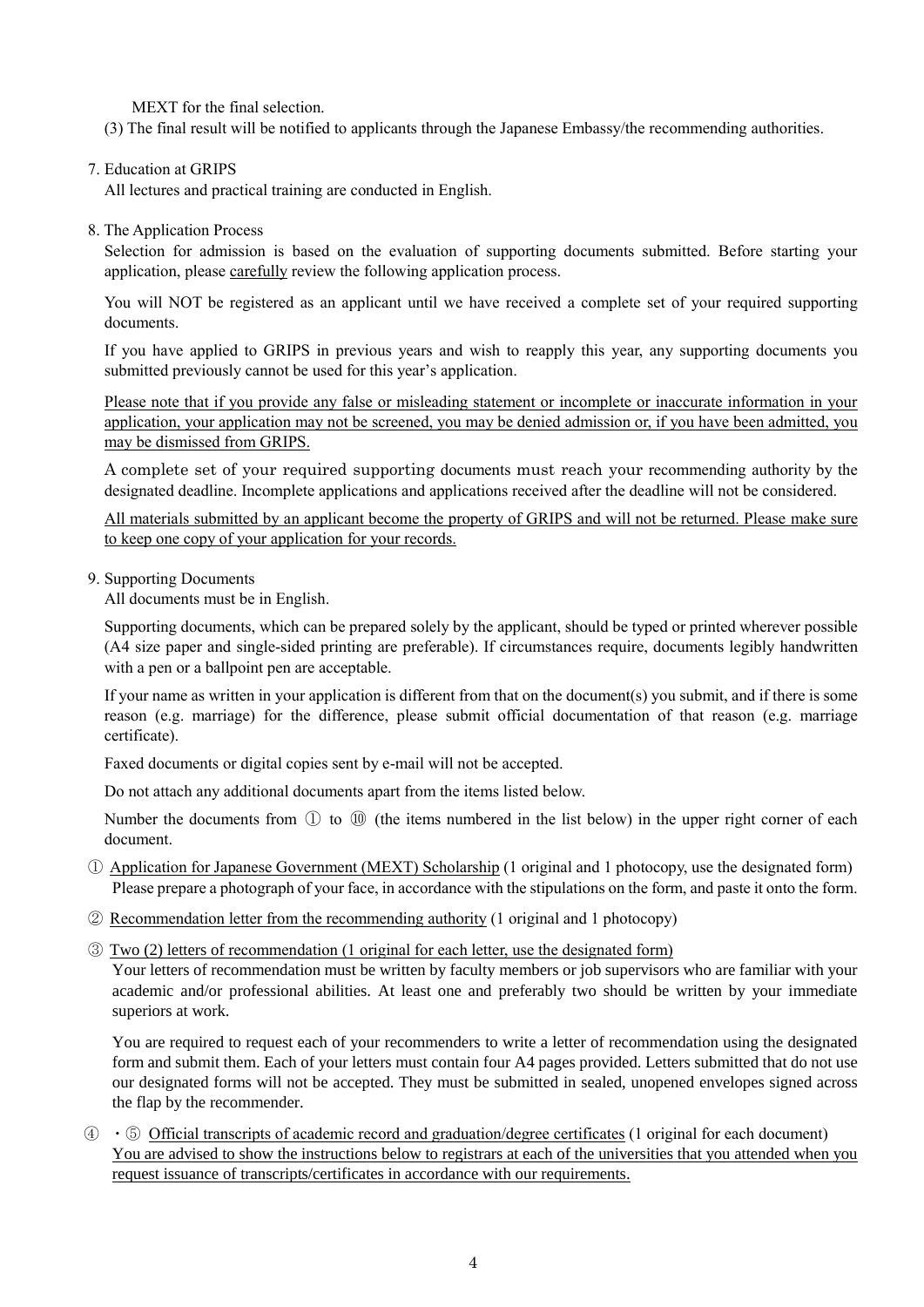You must submit an official transcript of your academic record and your graduation/degree certificates from each undergraduate or graduate institution that you attended/graduated from. These must be documents issued by the university and bearing the seal or signature of the registrar, and they must be submitted in sealed, unopened envelopes with the university logo and address noted; the envelopes must be signed or stamped across the flap by the issuing school authorities.

## ④ Official transcripts of academic record

Official transcripts should contain the following information:

- Name of the degree program/course
- Enrollment period
- Names of all courses taken and grades received
- Grading scale including the maximum grade point/score

If you are currently attending a university, please submit your most recent transcript.

## ⑤ Official graduation/degree certificates

Official certificates should state the name of your degree and the date the degree was awarded. Provisional or temporary graduation/degree certificates are not acceptable. DO NOT send your original diploma, as documents will not be returned.

If you are currently attending a university, you must submit an authorized statement certifying the specific date of graduation and the title of the expected degree.

Important notes

- $\triangleright$  Photocopies of transcripts/certificates that have been verified by a notary public are not acceptable.
- $\triangleright$  If a university has a policy not to issue more than one official transcript/certificate, you may submit official photocopies verified by the university. To be official, these must bear the institution's official stamp or the signature of the registrar. They must be submitted in sealed, unopened envelopes with the university logo and address noted; the envelopes must be signed or stamped across the flap by the issuing school authorities.
- $\triangleright$  If a university cannot issue an official English version of your transcript/certificate, you are required to submit both:
	- The official transcript/certificate (photocopies are not acceptable), written in its original language and bearing the institution's stamp or the signature of the registrar, and
	- An official verbatim English translation of the document, prepared by an accredited translator.

#### ⑥ Official evidence of English ability (1 original and 1 photocopy)

One of the following test scores is required:

- 1. TOEFL iBT
- 2. IELTS Academic
- 3. Other equivalent test

 Admission priority will be given to applicants who have a TOEFL iBT score of 79 or higher, or an IELTS Academic score of 6.0 or higher, or other equivalent test scores.

Please note that English test scores are valid for two years from the test date, and therefore, tests must have been taken within two years of the time of enrollment at GRIPS. If you submit the results of a different test of English proficiency, please submit a conversion of the score to TOEFL or IELTS.

How to apply for a waiver of the English language proficiency requirement

(Please note that there are two categories in our English test exemption policy.)

- Category 1: Applicants who have completed or expect to complete an undergraduate or a graduate degree at an accredited institution located in the USA, the UK, Canada, Australia, New Zealand, or Ireland will be automatically exempted from submitting an English test score.
- Category 2: Applicants who have completed or expect to complete an undergraduate or a graduate degree at an institution where the language of instruction is English may request a waiver of the English language proficiency requirement. If you wish to apply for such a waiver, you must submit, as evidence, official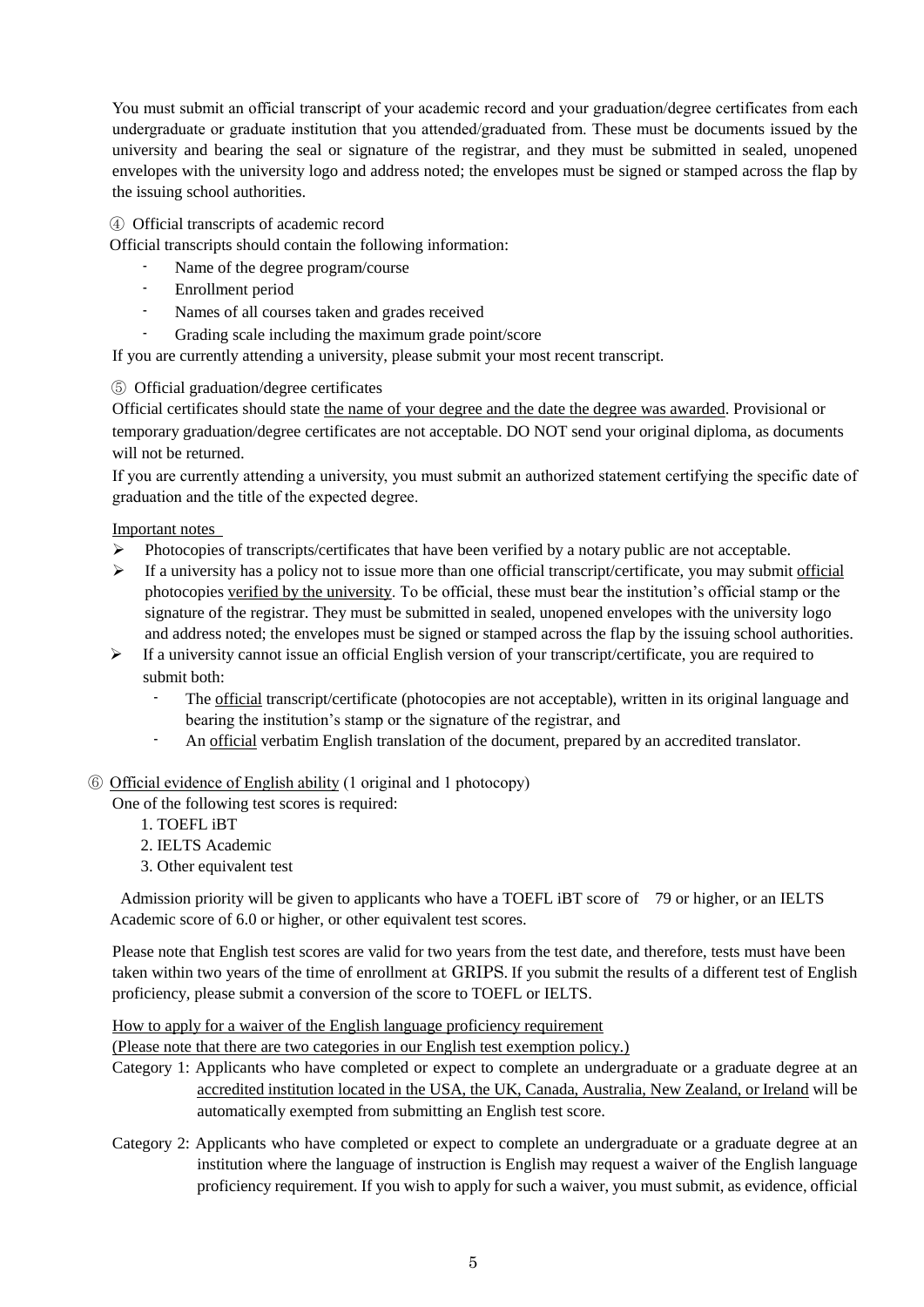documents issued by the educational institution you attended, certifying that your undergraduate or graduate education was conducted entirely in English. If the official transcript of your academic record or graduation/degree certificate includes that information, you need not submit a separate document. This document must be issued by the university and bear the seal or signature of the registrar, and it must be submitted in a sealed, unopened envelope with the university logo and address noted; the envelope must be signed or stamped across the flap by the issuing school authority. You are advised to show these instructions to the registrar at the university that you attended when you request issuance of the document in accordance with our requirements.

## ⑦ Copy of your passport (2 photocopies)

You must submit a copy of the page(s) with your name, nationality, date of birth and photo. If you do not possess a passport, please submit a copy of your family register or certificate of citizenship.

⑧ Essay explaining applicant's aspirations and future plans following program completion (1 original and 1 photocopy)

You must submit 3-page essay describing your reason/motivation for applying; future plans and expectations from the program as well as future career goals.

⑨ Answer to the essay questions (1 original and 1 photocopy)

⑩ Certificate of health (1 original and 1 photocopy, use the designated form) A certificate of health must be issued by the medical institution designated by Japanese Embassy; all items must be completed, and all comments must be written in English in block letters.

10. Unavoidable Circumstances

In the event of unavoidable or unforeseen circumstances, Japanese Government reserves the right to change or cancel the arrival date, scholarship, and contents of the application guidelines here within, at any time before or after notification of the results of the final selection.

Unavoidable Circumstances are defined as events whose effects could not reasonably be prevented or controlled by MEXT or Ministry of Foreign Affairs (including Embassies and Consulate generals of Japan) including but not limited to acts of God, acts of government (including local government, hereafter referred to as government), acts of government authorities (including limitations on travel or immigration enacted by the Japanese government or other foreign countries' government due to the event of infectious disease), compliance with law, regulations or orders, fire, flooding and torrential rain, earthquakes, acts of war (regardless of a declaration of war), revolt, revolution or rebellion, strike, or lockout.

- 11. Notes
- (1) Each grantee is advised to learn some basic Japanese language and to acquire basic information on Japanese climate, geography, customs, university education, and social conditions in Japan, as well as about the differences between the Japanese legal system and that of his/her home country before departing for Japan.
- (2) As the first installment of the scholarship payment will be made from one month to one and a half months after the grantee's arrival in Japan, the grantee is recommended to bring at least approximately US\$2,000 with him/her to Japan to cover immediate living expenses and other necessary expenses.
- (3) The scholarship payments will be transferred to the bank account of Japan Post Bank (JP Bank) opened by each grantee after the arrival in Japan. MEXT will not transfer the scholarship payments to other account.
- (4) Grantees must enroll in National Health Insurance (Kokumin Kenko Hoken) upon arrival in Japan.
- (5) Information regarding the MEXT Scholarship recipient (name, gender, date of birth, nationality, accepting university/graduate school/undergraduate school, field of specialty, period of enrolment, career path after completion of scholarship, contact information [address, telephone number, e-mail address]) may be shared with other relevant government organizations for the purpose of utilization for overseas students programs implemented by the Japanese Government (support during period of study in Japan, follow-up survey, improvement of the overseas student system).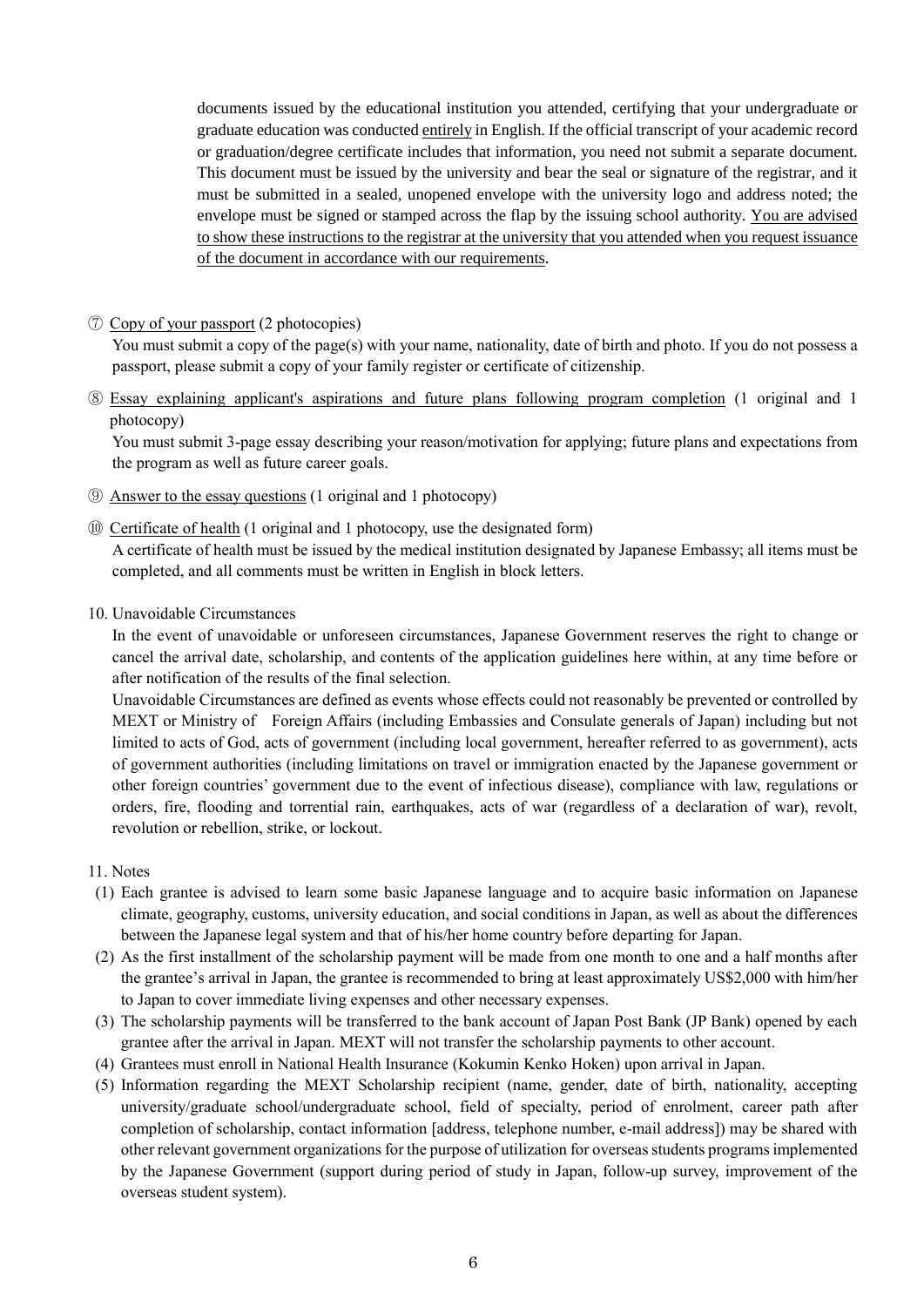Information regarding MEXT Scholarship Students (excluding date of birth and contact information) may be included in publicity materials prepared by the Japanese Government for promoting the acceptance of overseas students in Japan, particularly in order to introduce former MEXT Scholarship Students who are playing active roles in countries around the world.

These terms and conditions are included in the Pledge stipulating rules and regulations which MEXT Scholarship recipients must comply with and submit when they have been granted the Scholarship.

- (6) All personal information that we receive from applicants will be used for the purposes of admissions screening, collecting statistical information, student registration, and educational affairs.
- (7) If there are any questions about the content of the written text in this Application Guideline or any other matters, applicants/grantees should inquire the Japanese diplomatic mission in the applicant's country and follow their instructions.
- (8) In addition to the regulations stipulated in this Application Guideline, those that are necessary to implement the Japanese Government Scholarship programs shall be determined by the Japanese Government.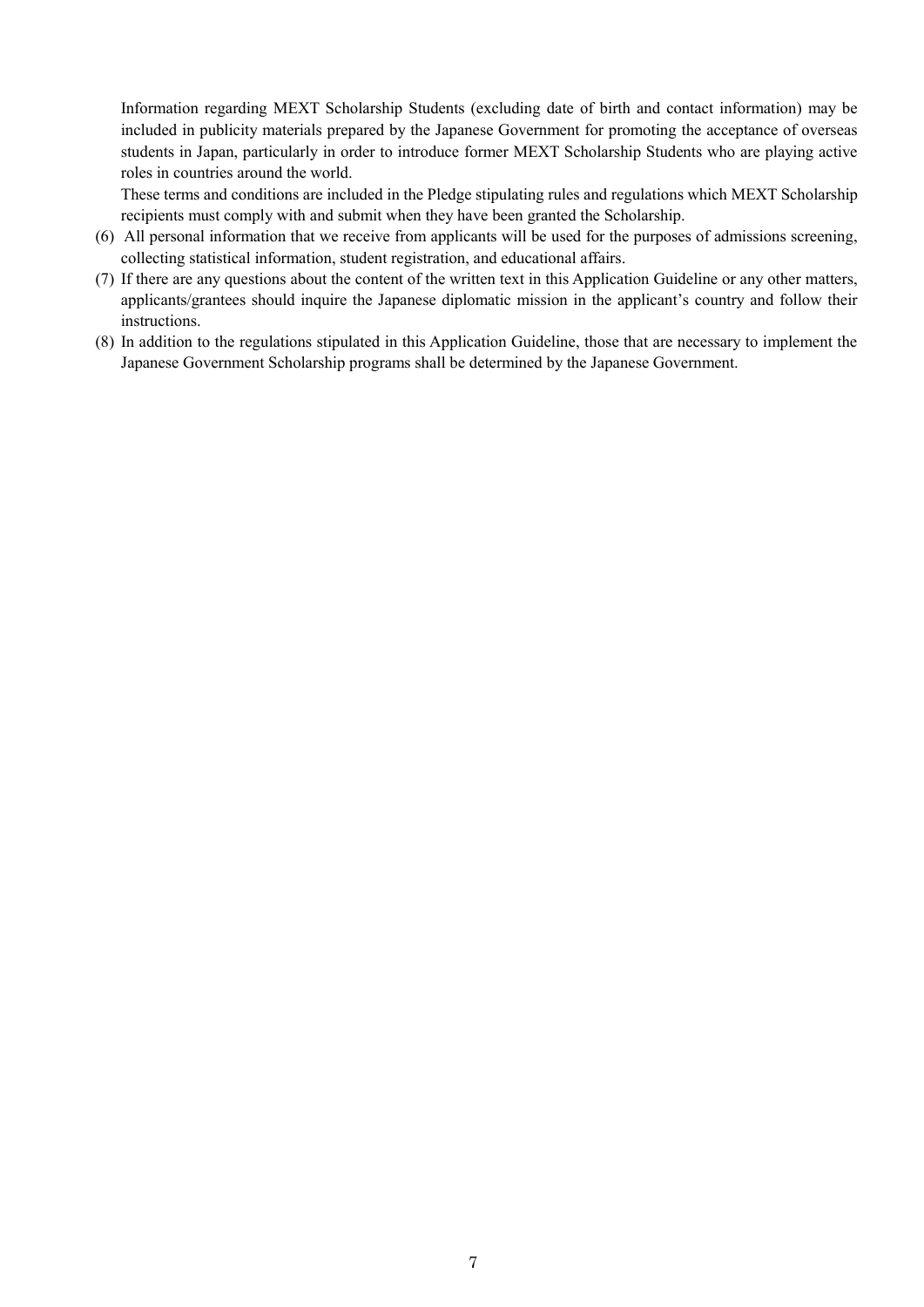# **Young Leaders' Program (School of Local Governance) Curriculum Guidelines**

### **I Basic Concepts**

- 1. Each subject will deal with theories based not only on the experiences of the so-called modern Western World, but also on those concerned with the historical experiences of Japan and other non-Western countries. While analyzing commonalities in the modernization process along with its various possibilities, the courses seek to find the most desirable method for each country's modernization. (Comparative Approach)
- 2. Through modernization, our thoughts and ideas undergo deep transformations. However, the curriculum will not be concerned with modern ideas alone, but will also incorporate basic premises from the classical civilizations and ideas of the great thinkers. (Emphasis on liberal arts education aiming at self-relativization and critical thinking)
- 3. Going beyond instruction that is related to skills and knowledge, the curriculum will emphasize the fostering of students' ideas; identifying problems; and developing the ability to arrive at their own solutions. (Emphasis on discussion and self-study)
- 4. Through encounters with leading figures from all areas (including other promising young students), the curriculum aims to create human networks and further understanding about Japan.
- 5. As decentralization progresses in line with a country's economic development, the demand for local governance and government that is capable of responding to various regional issues such as education, health, welfare, and local development rises. This program aims to cultivate leaders and core personnel for such local governance in their respective countries by equipping them with advanced theories on local governance and practices in Japan.

### **II Students**

The course is designed for young public administrators and government officials, who are expected to play active roles in Asia and Central Europe as future leaders in local governance.

#### **III Courses (Courses offered are subject to change)**

- 1. Required Courses (7 credits)
	- ・ The World and the SDGs
	- ・ Local Government System and Finance
	- Local Governance in the Changing World
	- ・ Introduction to Japan
- 2. Recommended Courses (at least 6 credits)
	- Microeconomics I
	- **Essential Microeconomics**
	- Economic Development of Japan
	- Government and Politics in Japan
	- ・ International Relations
	- **Structure and Process of Government**
	- ・ Leadership and Knowledge Creation
	- ・ Global Governance: Leadership and Negotiation
	- ・ GRIPS Forum I
	- ・ GRIPS Forum II
- 3. Elective Courses (Credits for the graduation requirement)
	- Macroeconomics I
	- Government and Market
	- ・ International Trade